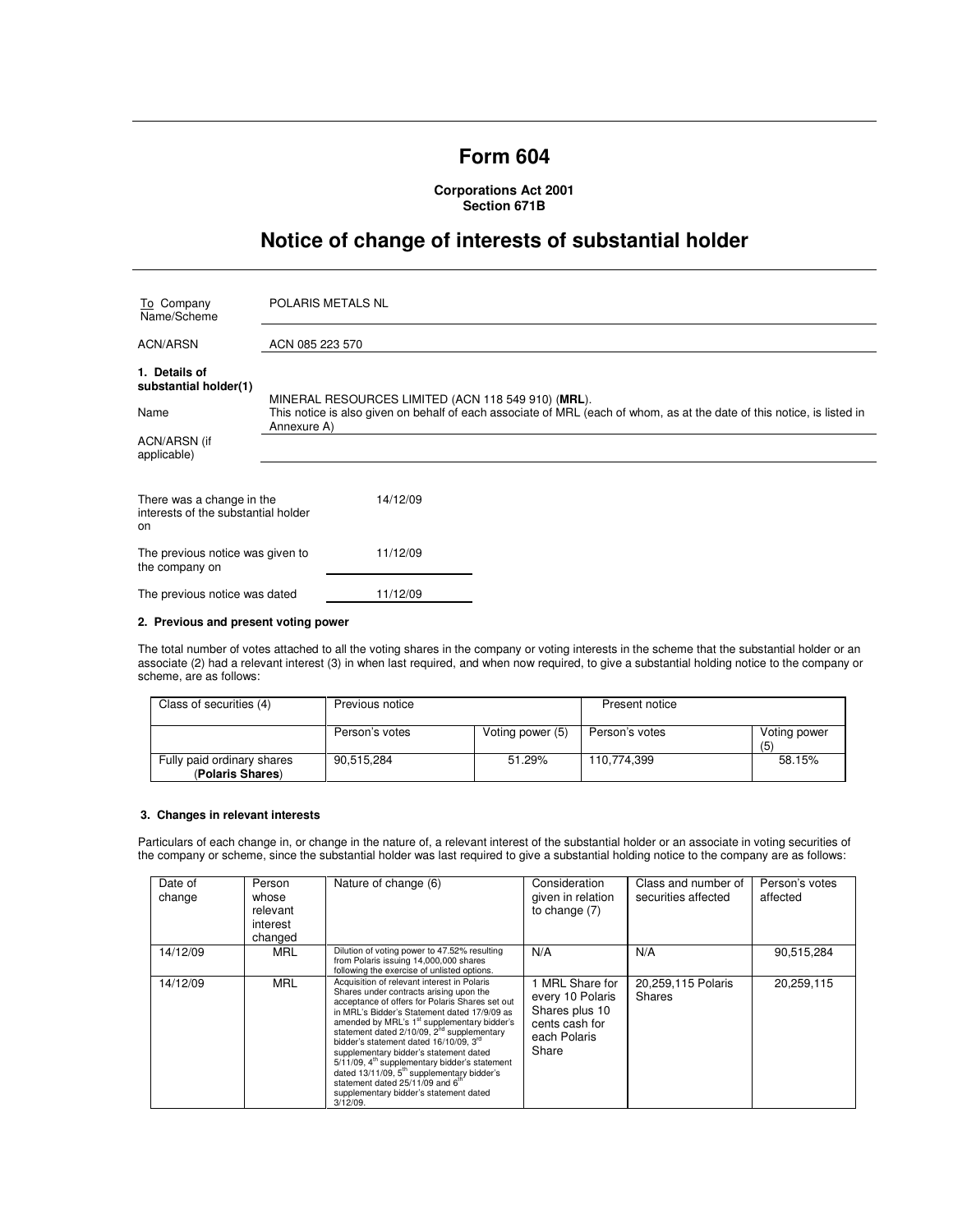### **4. Present relevant interests**

Particulars of each relevant interest of the substantial holder in voting securities after the change are as follows:

| Holder of<br>relevant<br>interest | Registered holder of<br>securities                                             | Person entitled to be<br>registered as holder (8)                 | Nature of relevant interest (6)                                                                                                                   | Class and<br>number of<br>securities | Person's<br>votes |
|-----------------------------------|--------------------------------------------------------------------------------|-------------------------------------------------------------------|---------------------------------------------------------------------------------------------------------------------------------------------------|--------------------------------------|-------------------|
| <b>MRL</b>                        | Various persons<br>who accepted offers<br>referred to in<br>paragraph 3 above. | MRL (subject to<br>contracts referred to in<br>paragraph 3 above) | Relevant interest under Section<br>608(8) of the Corporations Act as<br>a result of acceptance of the offers<br>referred to in paragraph 3 above. | 110.774.399<br>Polaris<br>Shares     | 110.774.399       |

#### **5. Changes in association**

**The persons who have become associates (2) of, ceased to be associates of, or have changed the nature of their association (9) with, the substantial holder in relation to voting interests in the company or scheme are as follows:** 

| $\cdots$<br>v<br>AGN/<br>onn<br>plicable<br>15 N<br>Na<br>ano<br>не<br>au<br>$\mathbf{u}$ | .<br>$\sim$<br>הוח<br>ΟT<br>ssociation<br>. . |
|-------------------------------------------------------------------------------------------|-----------------------------------------------|
| Nil                                                                                       |                                               |

#### **6. Addresses**

The addresses of persons named in this form are:

| Name                                 | Address                                                                 |
|--------------------------------------|-------------------------------------------------------------------------|
| .<br>Mineral<br>Limited<br>Resources | Bibra<br>: WA 6163<br>25<br>Street,<br>Wellard<br>Lake                  |
| Polaris<br>Metals<br>NL              | 6005<br>1109<br><b>WA</b><br>West Perth<br>Hav<br>Street.<br>Level<br>- |

Annexure A

# **Signature**

print name Bruce Goulds

**sign here**

date 14 / 12 / 2009

capacity Company Secretary of Mineral Resources Limited and duly authorised representative of the entities listed in

#### **DIRECTIONS**

- (1) If there are a number of substantial holders with similar or related relevant interests (eg. a corporation and its related corporations, or the manager and trustee of an equity trust), the names could be included in an annexure to the form. If the relevant interests of a group of persons are essentially similar, they may be referred to throughout the form as a specifically named group if the membership of each group, with the names and addresses of members is clearly set out in paragraph 6 of the form.
- (2) See the definition of "associate" in section 9 of the Corporations Act 2001.
- (3) See the definition of "relevant interest" in sections 608 and 671B(7) of the Corporations Act 2001.
- (4) The voting shares of a company constitute one class unless divided into separate classes.
- (5) The person's votes divided by the total votes in the body corporate or scheme multiplied by 100.
- (6) Include details of:
	- (a) any relevant agreement or other circumstances because of which the change in relevant interest occurred. If subsection 671B(4) applies, a copy of any document setting out the terms of any relevant agreement, and a statement by the person giving full and accurate details of any contract, scheme or arrangement, must accompany this form, together with a written statement certifying this contract, scheme or arrangement; and
	- (b) any qualification of the power of a person to exercise, control the exercise of, or influence the exercise of, the voting powers or disposal of the securities to which the relevant interest relates (indicating clearly the particular securities to which the qualification applies).

See the definition of "relevant agreement" in section 9 of the Corporations Act 2001.

- (7) Details of the consideration must include any and all benefits, money and other, that any person from whom a relevant interest was acquired has, or may, become entitled to receive in relation to that acquisition. Details must be included even if the benefit is conditional on the happening or not of a contingency. Details must be included of any benefit paid on behalf of the substantial holder or its associate in relation to the acquisitions, even if they are not paid directly to the person from whom the relevant interest was acquired.
- (8) If the substantial holder is unable to determine the identify of the person (eg. if the relevant interest arises because of an option) write "unknown".
- (9) Give details, if appropriate, of the present association and any change in that association since the last substantial holding notice.